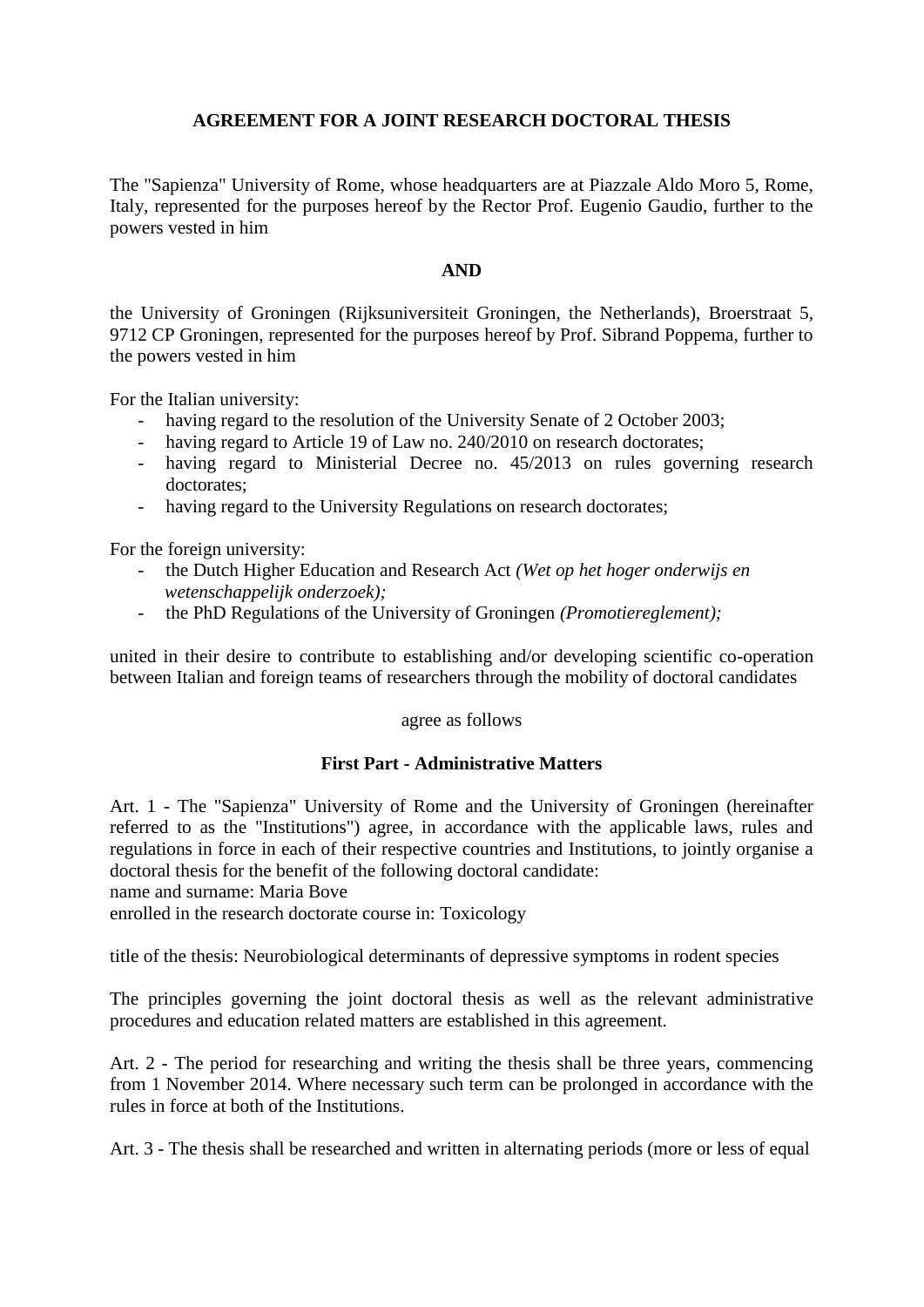length) at both Institutions. The duration of such periods shall be fixed by agreement between the two thesis supervisors.

Art. 4 - Ms. Maria Bove shall be registered with both Institutions. The candidate shall pay the normal registration fees to the "Sapienza" University of Rome and be exempted from such fees at University of Groningen.

Art. 5 - For the entire period required to research and write the thesis, Ms. Maria Bove shall be entitled to the benefits of the Italian health service in accordance with the relevant Community regulations in this regard (Form El28). The candidate may independently take out personal insurance for any risks over and above those covered by the national health service.

The doctoral candidate must prove sufficient health insurance coverage for the full period of her stay in the Netherlands as well as a personal liability insurance.

## **Second Part - Educational Matters**

Art. 1 - The candidate shall research and write the thesis under the joint supervision of:

Prof. Dr. Vincenzo Cuomo (faculty member at the Department of Physiology and Pharmacology "V. Erspamer"), thesis supervisor at the "Sapienza" University of

Rome;

- Prof. Dr. Martien Kas (faculty member at GELIFES institute, Faculty of Science and Engineering), thesis supervisor at University of Groningen

each of whom undertake to fully perform their duties as tutors of the candidate and to evaluate – by means of separate and individual written reports - the doctoral thesis.

The supervisors will consult regularly on the research progress of the doctoral candidate. The supervision is equally divided between both institutions. Each institute will invest 50% of the allotted time for supervision. The daily supervision and scientific mentoring resides with the supervisor located where the research work is being undertaken at that particular moment.

Art. 2 - The thesis shall be written in English; A summary of the thesis shall be written in Italian and Dutch.

Art. 3 - The positive assessment of both thesis supervisors shall be a necessary prerequisite for admission to the final examination.

- 1. After the positive assessment of the thesis supervisors, the thesis can be submitted to the Assessment Committee.
- 2. The Assessment Committee consists of four persons. Only full professors employed by a university who have not co-authored with the doctoral candidate may be members of the Assessment Committee.
- 3. The Assessment Committee consists at least of one professor from the University of Groningen and one professor from the "Sapienza" University of Rome.
- 4. The Assessment Committee shall be composed by mutual consent between the partner institutions, in accordance with the regulations in force at the partner institutions.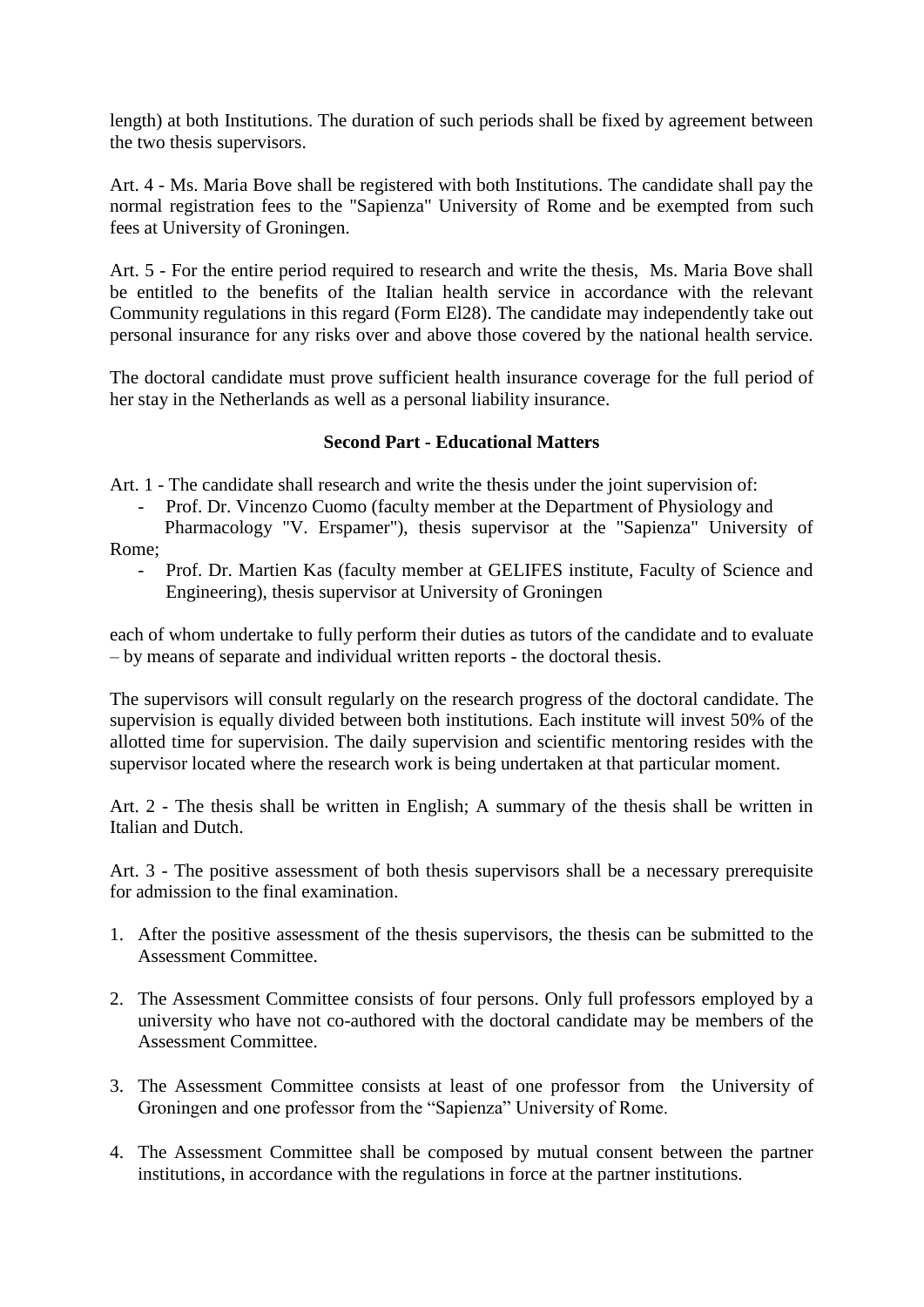Art. 4

- 1. After the positive assessment of the Assessment Committee, the thesis can be submitted to the PhD Examining Committee.
- 2. The Examining Committee shall consist of at least five persons;
	- full professors, both from the University of Groningen and from "Sapienza" University of Rome;
	- a maximum of 2 University Readers/Associate Professors or Lecturers/Assistant Professors with PhDs;
	- the members of the Assessment Committee;
	- the chair.

The supervisors are not members of the PhD Examining Committee.

3. The Examining Committee shall be composed by mutual consent between the partner institutions, in accordance with the regulations in force at the partner institutions.

Art  $5$ 

- 1. The Examining Committee allows the doctoral candidate to publically defend her thesis after a positive assessment by the Assessment Committee.
- 2. The thesis will be defended, in English, during a public ceremony at the University of Groningen.

Art. 6 - The Cost Centre that the research doctorate in Toxicology pertains to shall bear any travel expenses incurred by the thesis supervisor and members of the examination commission unless otherwise agreed with the Partner Institution.

Art. 7 - Each of the two Institutions undertakes to award a doctoral degree for the same thesis following a favourable report issued by the examination commission.

The University of Groningen will award the degree Doctor *(translated into English as: Doctor of Philosophy (PhD))*.

The "Sapienza" University of Rome will award a research doctoral degree in Toxicology.

Each University will issue its own degree certificate which will mention the joint nature of the supervision by the partner institutions, leading to the award of a double doctorate.

# **Third Part - Conclusion**

Art. 1 - Doctoral candidates shall observe the rules and customs of the host Institution.

Art. 2 - The contracting Institutions, through the offices of their respective thesis supervisors, undertake to notify each other of all the information and documentation useful for the purposes of organising the joint thesis that is the subject matter of this present agreement.